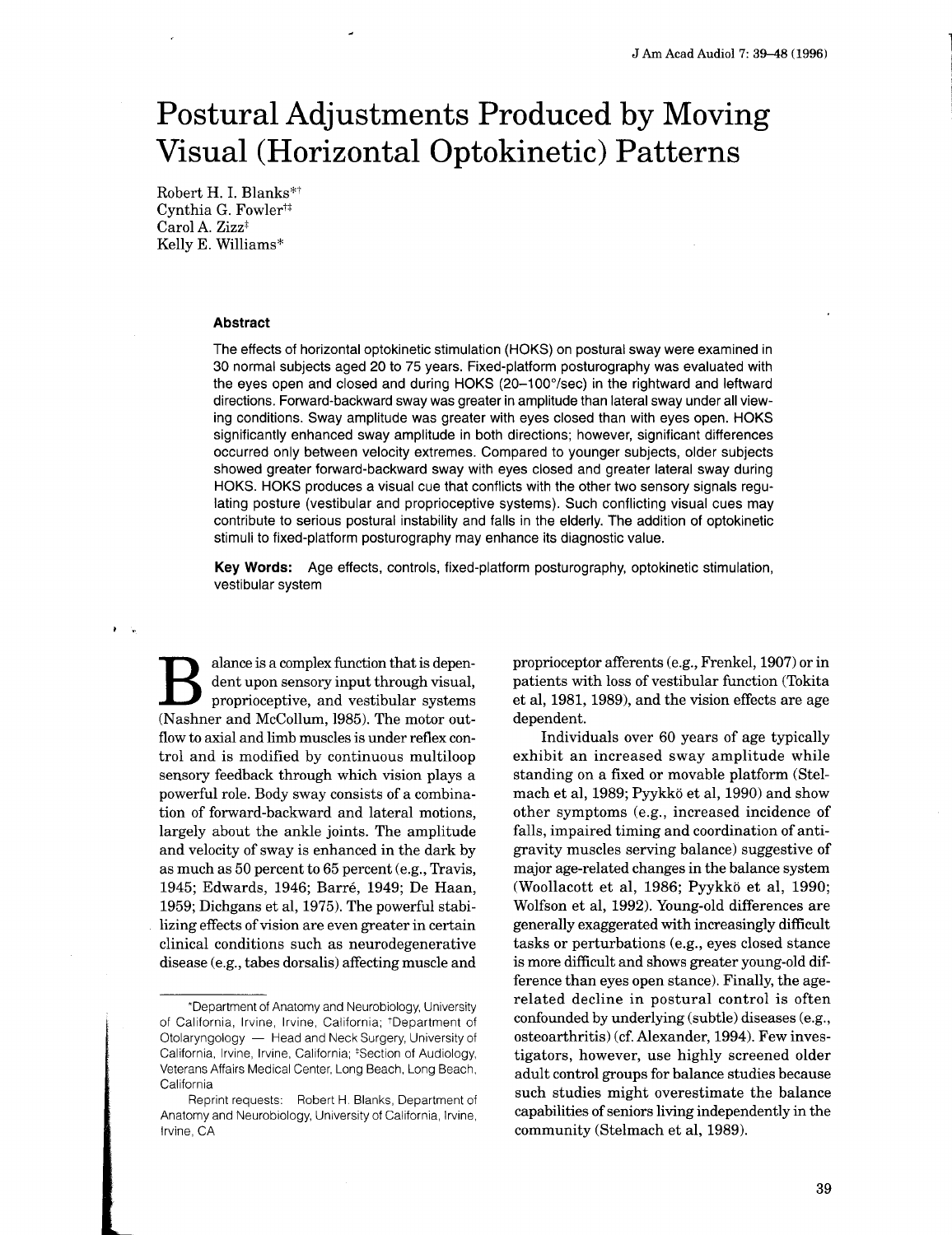When a subject views a moving visual environment, a conflict is induced between the changing visual input and the stable, geocentric vestibular and proprioceptive cues. Mach (1875) first showed that when observers view a wideangled display rotating around their line of sight, they feel the body tilting opposite to the moving stimulus (the oculogyral illusion). A sensation of self-rotation also can be produced by rotation of the visual surround about a horizontal or vertical axis (circular vection) (Dichgans et al, 1972; Held et al, 1975), or with linear motion of the visual surround (linear vection) (Berthoz et al, 1974; Lestienne et al, 1977).

In addition to producing subjective sensation of movement, moving visual patterns also produce postural adjustments that have been studied using visual stimuli moving in an anteriorposterior direction (e.g., Lee and Aronson, 1974; Lestienne et al, 1977; Shumway-Cook and Horak, 1986; Horak, 1987) or rotating around the line of sight (Dichgans et al, 1976). These two stimulus protocols are similar in that both produce a stimulus-dependent postural sway that occurs within 0.5 to 2 sec after the onset of the stimulus (Berthoz et al, 1975; Dichgans et al, 1975; Lestienne et al, 1977). They differ only in the direction of evoked sway. Forward-backward sway is evoked with stimuli moving in the forward-backward direction, and lateral sway is induced with torsional stimuli.

The purpose of this study was to generate normative data on postural sway induced by horizontal optokinetic stimulation in subjects standing on a fixed platform. Although substantial data exist on the changes in postural sway with the eyes open and closed, and during forward-backward or torsional visual motion, sway induced by horizontal optokinetic patterns has not been studied and may provide a challenge to the vestibular and proprioceptive systems, thereby extending the diagnostic value of fixed-platform posturography.

#### METHODS

 $\mathbf{F} \stackrel{\text{ixed-platform posturography was conducted}}{\text{on 30 normal subjects between the ages of}} 20 \text{ to } 75 \text{ years } (41.3 \pm 16.6 \text{, mean } \pm \text{ SD}).$  All subon 30 normal subjects between the ages of 20 to 75 years (41.3  $\pm$  16.6, mean  $\pm$  SD). All subjects had normal hearing for their age (Brandt and Fozard, 1990) and vision correctable to 20:20. In answering a questionnaire, all subjects reported normal vestibular function.

The custom posturography system (Peak Associates, Pasadena, CA) is shown in Figure 1



Figure 1 Optokinetically induced postural sway. The subject stands on the balance platform and views the circular screen . A projector located above the subject's head rotates random bars  $(1^{\circ} \times 8^{\circ}$  visual angle) left or right at velocities of 20°/sec, 40°/sec, 60°/sec, 80°/sec, and 100°/sec . The balance platform measures lateral and forward-backward sway.

and consists of (1) a fixed platform with two independent foot plates with force transducers that resolve the forward-backward and lateral changes in the center of force of a standing subject; (2) a  $180^\circ$  curvilinear projection screen located 1 metre from the subject; (3) an optical stimulator for projection of all moving visual stimuli (Fowler et al, 1993); and (4) a safety support harness to prevent the subject from falling.

 $\overline{1}$ 

During the test, the subjects were asked to maintain a relaxed vertical posture, with feet slightly apart and hands at their sides. Postural sway was recorded under the following three conditions:  $(1)$  eyes open against a fixed background, (2) eyes closed, and (3) eyes open against a background moving at 20, 40, 60, 80, and 100°/sec in the rightward or leftward directions. The random bar  $(1^{\circ} \times 8^{\circ}$  visual angle) optokinetic pattern, produced by a shadow projector system, covered 180° of the circumference in the horizontal plane and 40° in the vertical plane. Each stimulus trial consisted of a 30-sec period of postural testing during stimulation and a minimum of 30 seconds of rest. Moving visual stimuli were presented binocularly and were randomized to prevent order effects. Subjects were given an alerting task to maintain vigilance and were instructed to look in the direction of the screen.

Postural sway was measured as changes in "center of force," COF(x,y), a time-varying vector defined in the horizontal plane: the x-axis is the bitemporal axis (right ear positive) and the y-axis is the anterior-posterior axis (anterior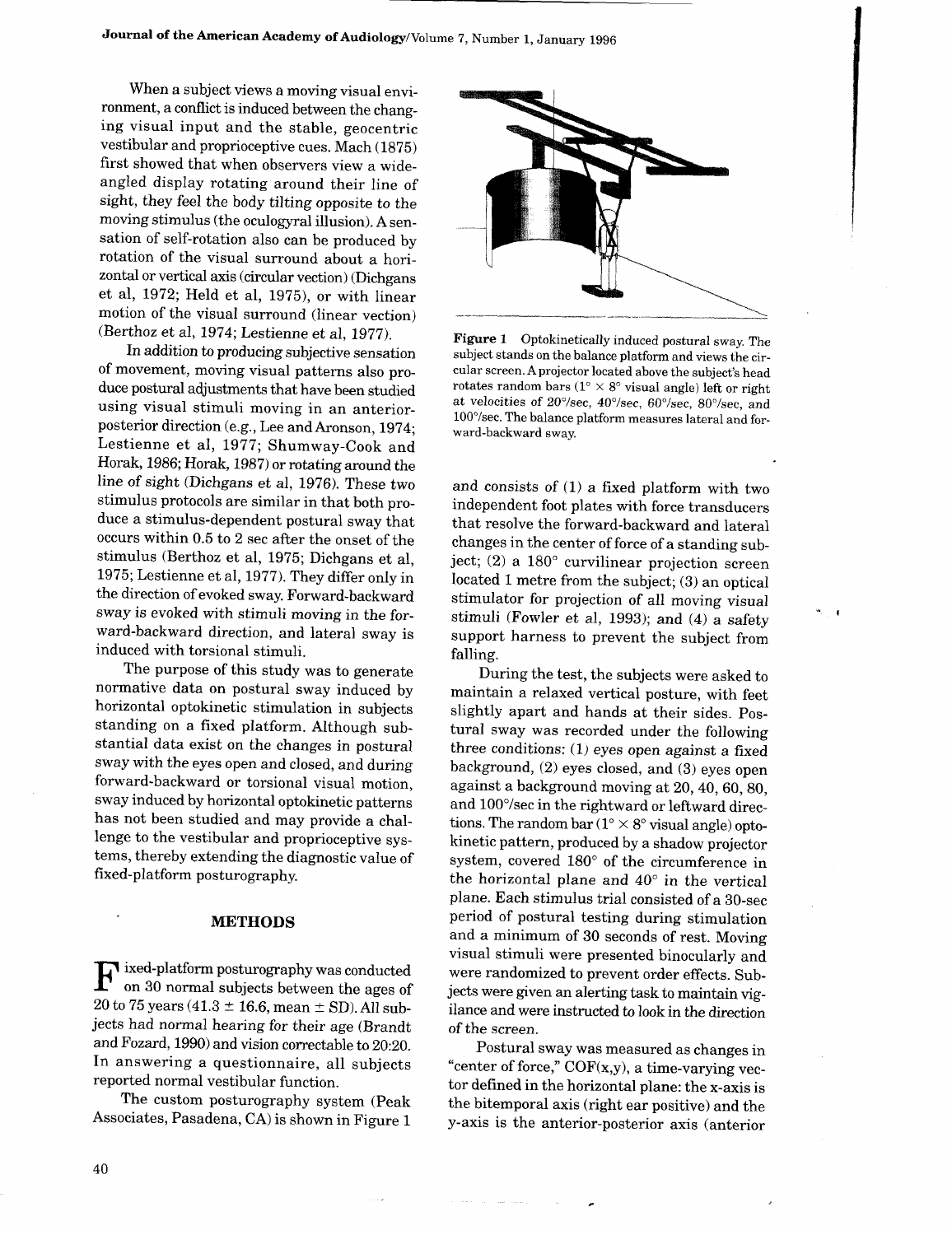positive).  $COF(x,y)$  was computed as a weighted average of the output from six force transducers (three for each foot plate) as follows: First, the x-y position of each force transducer was measured; because the position of the six sensors on the platform is fixed mechanically, these values are constants. Next, force vectors  $(A, -A<sub>c</sub>)$ were computed by multiplying the x-y position of each transducer in the horizontal plane times its output  $(f_1, f_2, ..., f_6)$ , for example,  $A_1 = f_1(x_1, y_1)$ ,  $A_2 = f_2(x_2, y_2), \ldots, A_6 = f_6(x_6, y_6)$ . Finally, the six force vectors are summed and normalized by dividing by the sum of the individual forces  $(f_1 + f_2 + \ldots + f_6)$  to give the resultant force vector:

$$
COF(x,y) = \frac{f_1(x_1, y_1) + f_2(x_2, y_2) + \dots + f_6(x_6, y_6)}{f_1 + f_2 + \dots + f_6}
$$

Postural sway, registered as movement of the resultant force vector, is a good measure of horizontal variations of the center of gravity, providing that the angular acceleration of the body is small and below 1 Hz, which it generally is in tests of this type (Gurfinkel, 1973). The value of  $COF(x,y)$ , that is, the forward-backward and lateral sway of the body, was sampled at 200 Hz. These data were transferred to an ASCII file and exported to a spreadsheet program (EXCEL, Microsoft Inc.) for further analysis, including (1) displays of position in the forward-backward and side-to-side dimensions as a function of time, (2) "squiggle plot" display of the forward-backward and lateral center of force over the recording time, and (3) elliptical plots of the  $\pm 1$  and  $\pm 2$  standard deviations of the amount of forward-backward and lateral sway during the recording period.

## **RESULTS**

 $\mathbf{F}$  igure 2 shows the changes in sway amplitude (ordinate) over time (abscissa) in a typical subject during each of the stimulus contude (ordinate) over time (abscissa) in a typical subject during each of the stimulus conditions tested. The top row shows sway with the eyes open and closed, and the remaining rows show sway induced by each of the stimulus velocities (20-100°/sec) to the right or to the left, as indicated. In the two left columns are the lateral sway and in the two right columns are the forward-backward sway. From these responses, it is clear that forward-backward sway exceeds lateral sway. Further, the shifting baseline in these responses indicates that the overall body position is not constant during the stimulation but may change abruptly at times (e .g., see forward-backward sway between 10-14

sec for stimuli moving  $80^{\circ}/sec$  to the right). Individual sway patterns such as this cause high variability in the group data. A small proportion of subjects (21%) exhibited a rapid tilt away from, and then a slow body tilt in the direction of, the stimulus. Others showed the opposite response, that is, a rapid tilt in the direction of the stimulus and then a slow tilt in the opposite direction (37%), whereas the largest group (42%) exhibited lateral tilt, but without a consistent pattern across stimulus trials .

The data as shown in Figure 2 were used to quantify the amount of sway. Because the characteristic of primary interest was the variability in the sway pattern and the influence of the stimulus conditions on the sway variability, standard deviations of sway amplitude in the lateral and forward-backward directions were used as the primary data points. For each subject, the sway amplitude was measured in centimetres of displacement in the lateral and forward-backward directions, and the standard deviations of those sway amplitudes were calculated.

Figure 3 shows the "squiggle plots" (two left columns) and the elliptical standard deviation plots (two right columns) of the displacement in the lateral direction (abscissa) and the forwardbackward direction (ordinate) for the subject whose data are shown in Figure 2. The squiggle plots provide a visual account of amplitude of the sway of the subject collapsed over the 30 second recording period. The means and standard deviations of these excursions were calculated and are displayed in the elliptical plots, which show both the  $\pm 1$  (inner ellipse) and  $\pm 2$  (outer ellipse) standard deviations of the amplitude of the sway during the recording. In both parts of this figure, the top row shows movement with eyes open and closed, and the remaining rows show displacement induced by each of the stimulus velocities (20-100°/sec) to the right or to the left, as indicated.

The first comparison of interest was in the stabilizing effect of vision on the sway amplitude. Mean standard deviations of sway from the subject group were analyzed with a two-way repeated measures analysis of variance (ANOVA), comparing sway in the lateral and forwardbackward directions for eyes open and closed conditions (Northwest Statpak<sup>1</sup>), and the results are summarized in Table 1. The average forward-backward sway amplitude, as expected, was significantly greater than the lateral sway

<sup>&#</sup>x27;Northwest Analytical (1986) Statpack, Version 4.1 . Portland, Oregon: Northwest Analytical, Inc.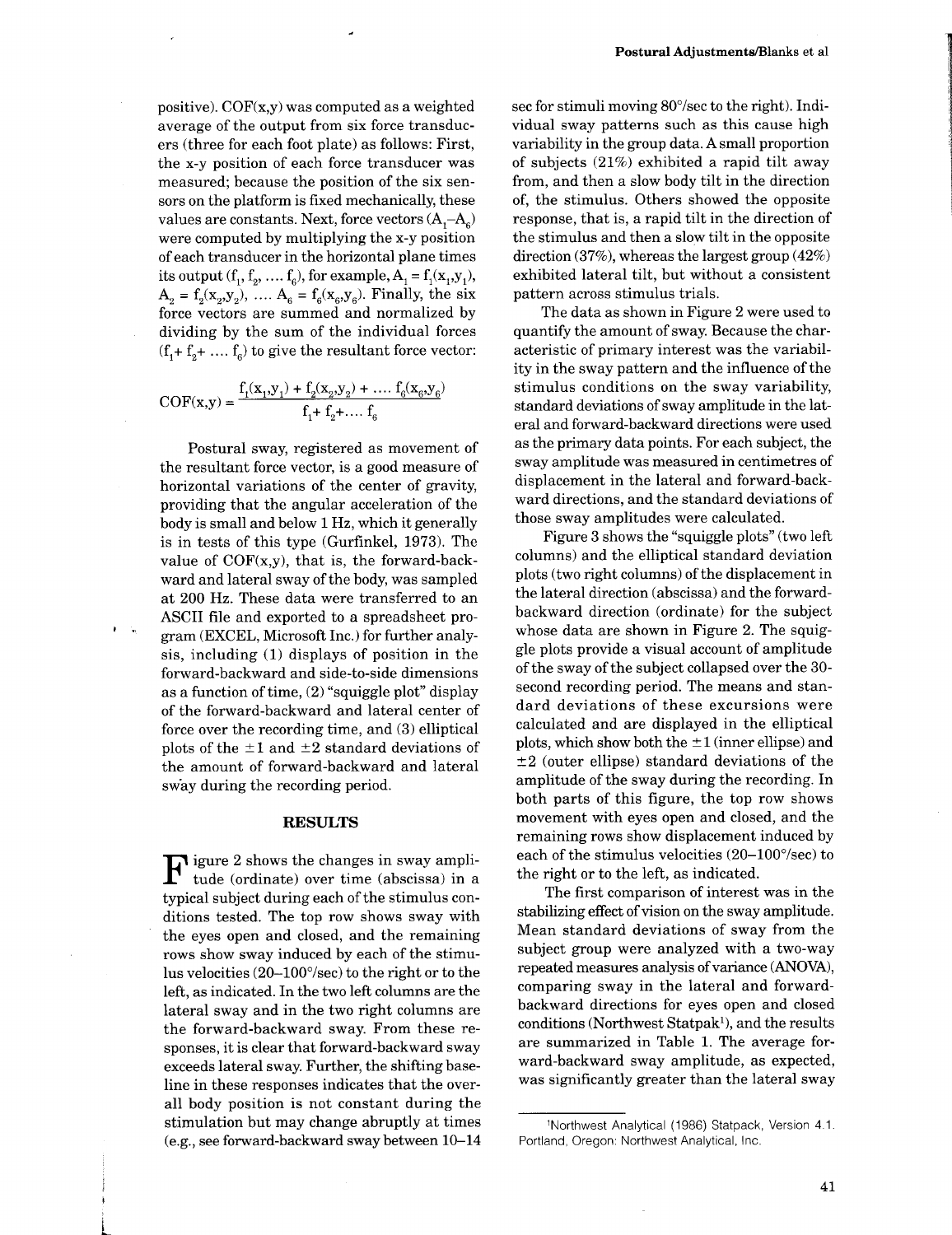

Figure 2 Posturographic data for a representative subject (M.T., 51 years) showing lateral sway (two left columns) and forward-backward sway (two right columns). Positive values correspond to sway to the right or forwards; negative values are to the left or backwards . Stimuli are eyes open and closed (top row) and eyes open with horizontal optokinetic stimuli of 20°/sec, 40°/sec, 60°/sec, 80°/sec, and 100°/sec (bottom five rows).

amplitude. This preponderance produces the approximate elliptical shape to the sway pattern seen in Figure 3. The eyes closed condition produced significantly greater sway than the eyes open condition, demonstrating the powerful stabilizing effect of vision on postural sway. A significant interaction indicates that the eyes closed condition had greater effect on the forwardbackward sway than on lateral sway.

To evaluate the effects of optokinetic stimuli, the lateral and forward-backward sway were analyzed independently. Sway in the lateral and forward-backward directions were each ana-<br>
\* Statistical significance, lyzed with a two-way repeated measures ANOVA failed to localize significant difference.

# Table 1 ANOVA results for 30 Control Subjects

|                  |                                | F value | df           | p value            |
|------------------|--------------------------------|---------|--------------|--------------------|
| Open/            | Open/closed                    | 5.08    | 1.29         | $~<.05*$           |
| Closed           | Sway direction                 | 76.24   | 1.29         | $<.05*$            |
|                  | Interaction                    | 9.68    | 1.29         | $<.05*$            |
| Lateral          | Stimulus direction             | 2.38    | 1.29         | > .05              |
| sway             | Stimulus velocity <sup>t</sup> | 4.17    | 4.116        | $<.05*$            |
|                  | Interaction                    | 0.90    | 4.116 > 0.05 |                    |
| Forward-         | Stimulus direction             | 0.58    | 1.29         | > .05              |
| Backward         | Stimulus velocity <sup>#</sup> | 2.72    |              | $4.116 \div .05^*$ |
| Sway interaction |                                | 0.60    | 4.116        | > .05              |

<sup>t</sup>Newman-Keuls: sway at 20°/sec < 100°/sec; \*Newman-Keuls: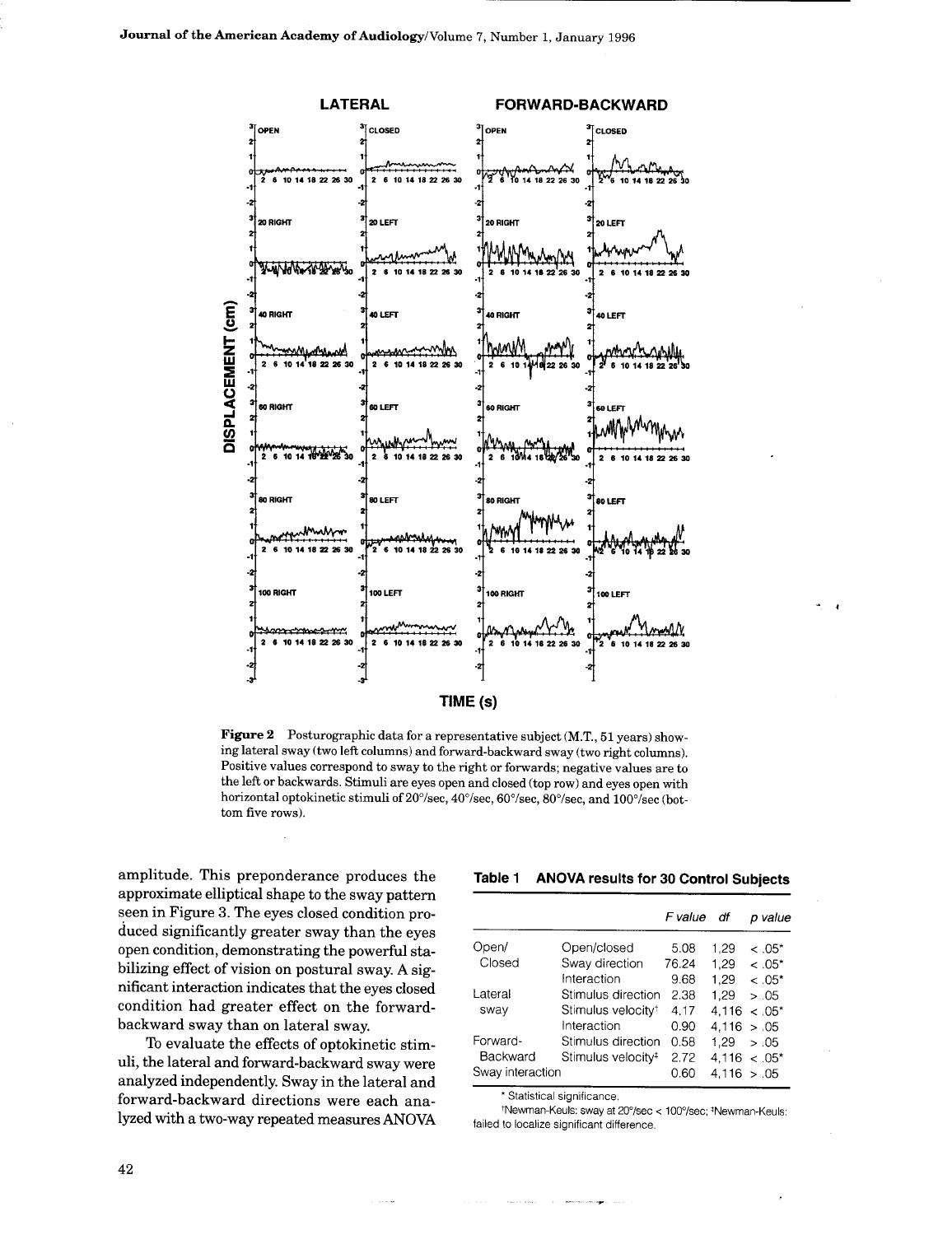

Figure 3 "Squiggle plots" (left figures) and concentric ellipses giving the mean  $\pm 1$  and  $\pm 2$  SD, respectively, of the amplitude of sway for the same subject as in Figure 1. The abscissa conveys lateral body position; ordinate gives forward-backward position . The three test conditions are eyes open and eyes closed (top row) and horizontal optokinetic stimulation at the indicated stimulus velocities and directions (bottom five rows). Sway amplitude is larger with eyes closed and during optokinetic stimulation than with eyes open .

comparing the amount of sway induced by stimulus velocity (20°/sec, 40°/sec, 60°/sec, 80°/sec, 100°/sec) and stimulus direction (right, left). These results are also shown in Table 1. There were no differences attributable to stimulus direction for sway in either the lateral or forwardbackward directions . Stimulus velocity, however, significantly affected sway both in the lateral and forward-backward directions . Figure 4 shows the mean sway  $(\pm 1 \text{ SD})$  for the subject group, with lateral sway shown in the left panel and forward-backward sway in the right panel. For comparison, the eyes open and closed conditions are included along with the stimulus velocities across the abscissa. A post hoc Newman-Keuls' test indicated significant differences only between the 20°/sec and 100°/sec stimulus velocities for lateral sway, and failed to localize the difference for the forward-backward sway.

The subject group included a wide age range, and previous studies have indicated that sway increases with age during eyes open, eyes closed, and anterior-posterior sway referencing of the visual surround. To test this relationship in the present subject group, and to examine the effects of conflicting (horizontal optokinetic stimuli)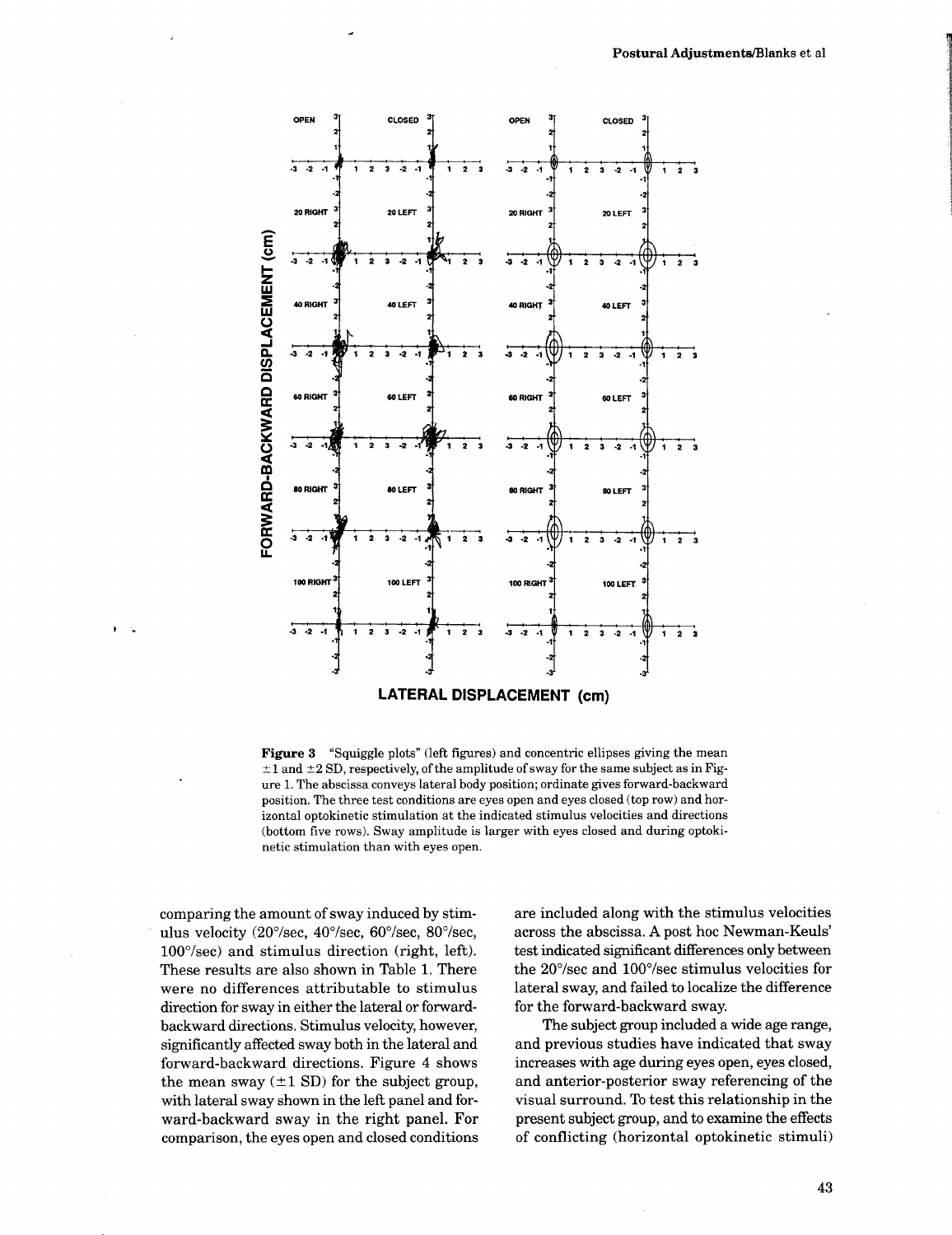



STIMULUS CONDITION

**Figure 4** Mean displacement  $(\pm 1 \text{ SD})$  for the subject group for lateral sway (left panel) and forward-backward sway (right panel) for each of the stimulus conditions listed on the abscissa .

visual cues on posture, subject age was correlated with lateral and forward-backward sway for eyes open, eyes closed, and for a representative stimulus condition (20°/sec to the left). Data for the individual subjects are plotted in Figure 5, with age on the abscissa and sway amplitude on the ordinate. Lateral sway is shown in the left column and forward-backward sway is shown in the right column. Sway was not correlated significantly with age for eyes open (top row) but was correlated with age in the forward-backward direction for eyes closed (middle row). Finally, with the HOKS stimulus present, increasing sway was correlated significantly with increasing age (bottom row).

The group of six subjects in the oldest age range of 60 to 75 years was compared with a group of six subjects in the age range of 30 to 45 years. Their group sway patterns are shown in Figure 6, in which the ellipses are the  $\pm 1$  and  $\pm 2$  standard deviations of the sway in the lateral (abscissa) and forward-backward (ordinate) directions, respectively. Each of the stimulus conditions is shown. Clearly, from this figure, the older subjects demonstrate increased variability in their sway patterns when compared to the younger group.

# DISCUSSION

The results of the current study indicate that<br>
lateral and forward-backward sway ampli-<br>
tudes are significantly higher when subjects tudes are significantly higher when subjects view a horizontal optokinetic pattern than when they view stationary patterns or have their eyes closed . The effect of HOKS was to increase the amplitude of sway, although the direction of the sway was variable. Some subjects drifted in the

direction of the stimulus, and others drifted away from the stimulus. Most subjects, however, showed changes that were independent of stimulus direction. Thus, the directionality of postural sway induced by horizontal optokinetic patterns is more variable than the directionality induced by linear optokinetic patterns acting in the sagittal plane (Lestienne et al, 1977), or torsional patterns rotating about the line of sight (Dichgans et al, 1976). With these two other stimuli, the postural sway was reliably in the same direction as the image motion, that is, forward sway was produced with forward-moving stimuli and backward sway was produced with backward-moving stimuli.

The present stimulus-response curves showing the mean amount of sway for each stimulus velocity indicate that destabilization of posture by HOKS is only minimally dependent on the stimulus velocity. In contrast, anterior-posterior optokinetic stimuli appear to produce a tighter stimulus-response relationship. In a study of the effects of linear optokinetic motion, Lestienne et al (1977) showed that postural deviation increases with increasing stimulus velocities and saturates at about 75°/sec. A major reason for the relatively flat stimulus-response curve in the present study was the variability in the response amplitude and response direction among subjects, as indicated by the large population standard deviations in the stimulusresponse curves.

 $\bullet$ 

Although there have been a number of previous studies using various forms of fixed, swayreferenced stimulus (programmed to move with the subject) or moving visual stimuli, none has employed HOKS, which makes cross-study comparisons difficult. Cross-study comparisons are also difficult because of differences in the type of sway measurements (amplitude vs velocity), visual stimuli (sway-referenced vs projected patterns), and posturography techniques (static vs dynamic). The present use of a fixedplatform to test eyes open versus eyes closed condition is a relatively standard clinical tool, generally referred to as the Romberg test . The average forward-backward sway amplitude, as expected (e.g., Leroux et al, 1973), was significantly greater than the lateral sway amplitude. This preponderance produces the approximate elliptical shape to the group sway patterns (see Figs. 3 and 6) . Also consistent with previous studies on Romberg testing, the eyes closed condition produced significantly greater sway amplitude than the eyes open condition  $(e.g.,)$ Henriksson et al, 1967; Black, 1985). The eyes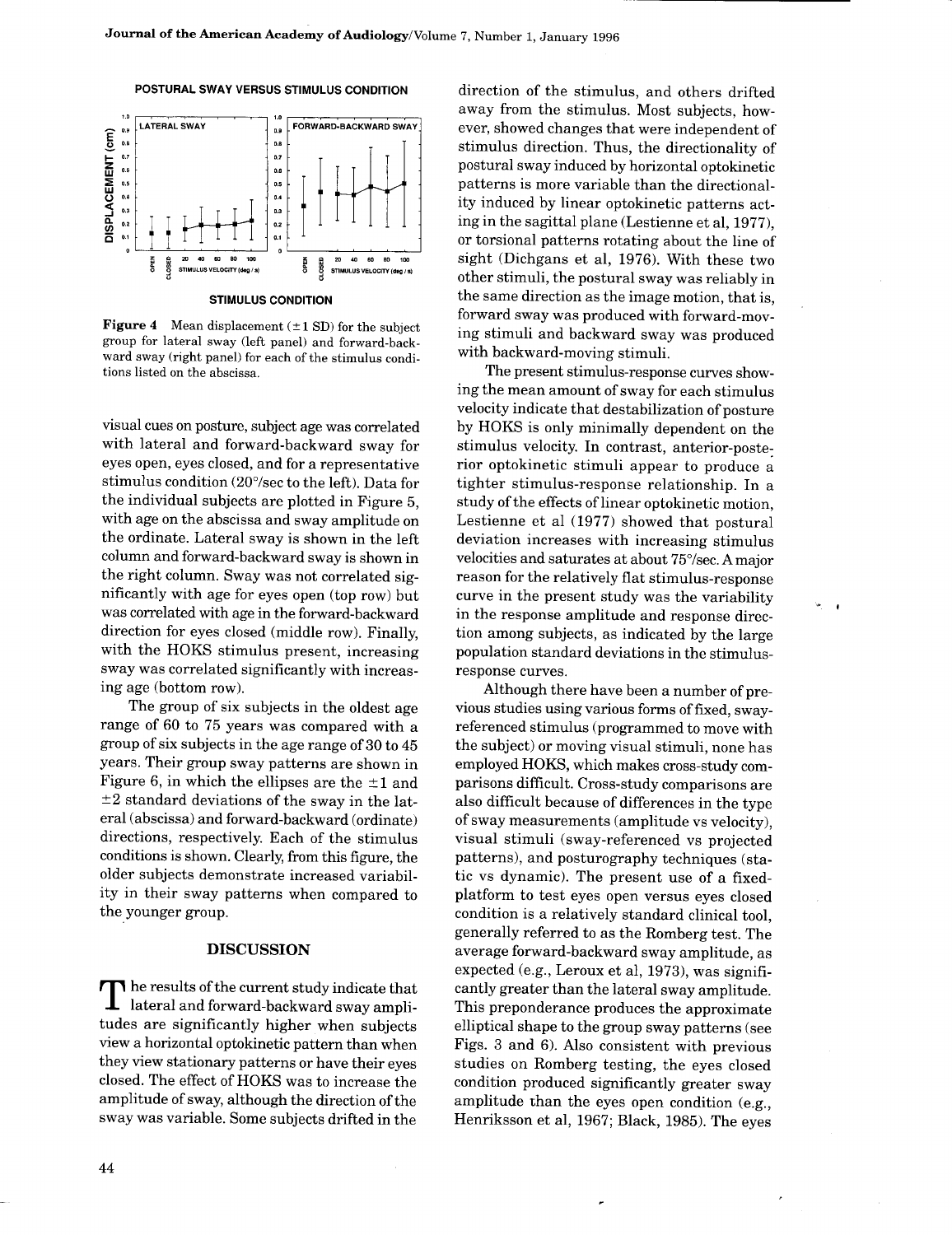

Figure 5 Scatter plots showing correlation of sway amplitude in the lateral (left column) and forward-backward directions (right column) for eyes open (top row), eyes closed (middle row), and stimuli 20°/sec to the left (bottom row) as a function of age.

closed condition had a greater effect on the amplitude of forward-backward sway than on the amplitude of lateral sway.

Many previous studies using fixed-platform posturography have demonstrated age-related increases in postural sway (e.g., Sheldon, 1963; Hasselkus and Shambes, 1975; Murray et al, 1975; Overstall et al, 1977; Dornan et al, 1978; Brocklehurst et al, 1982; Era and Heikkinen, 1985 ; Hytonen et al, 1993 ; Baloh et al, 1994). All agree that vision is important for stabilizing posture, as evidenced by comparing the eyes opened condition with the eyes closed condition . Additionally, the general finding is that subjects from mid-to-late teens (16-19 years) up to 60 years of age are highly comparable and

show relatively stable posture, whereas individuals over 60 years of age show increasing postural instability characterized by (1) increased body sway amplitude (Sheldon, 1963; Stelmach et al, 1989; Pyykkd et al, 1990) or velocity (Baloh et al, 1994) during standing with and without platform perturbations; (2) impaired timing and coordination of antigravity muscles serving balance (Woollacott et al, 1986); (3) delayed response (increased latency) to onset of platform perturbations during standing (Woollacott et al, 1986); and (4) an increased number of falls on the balance platform during diminished or conflicting visual/somatosensory/vestibular cues (Woollacott et al, 1986; Pyykkö et al, 1990; Wolfson et al, 1992).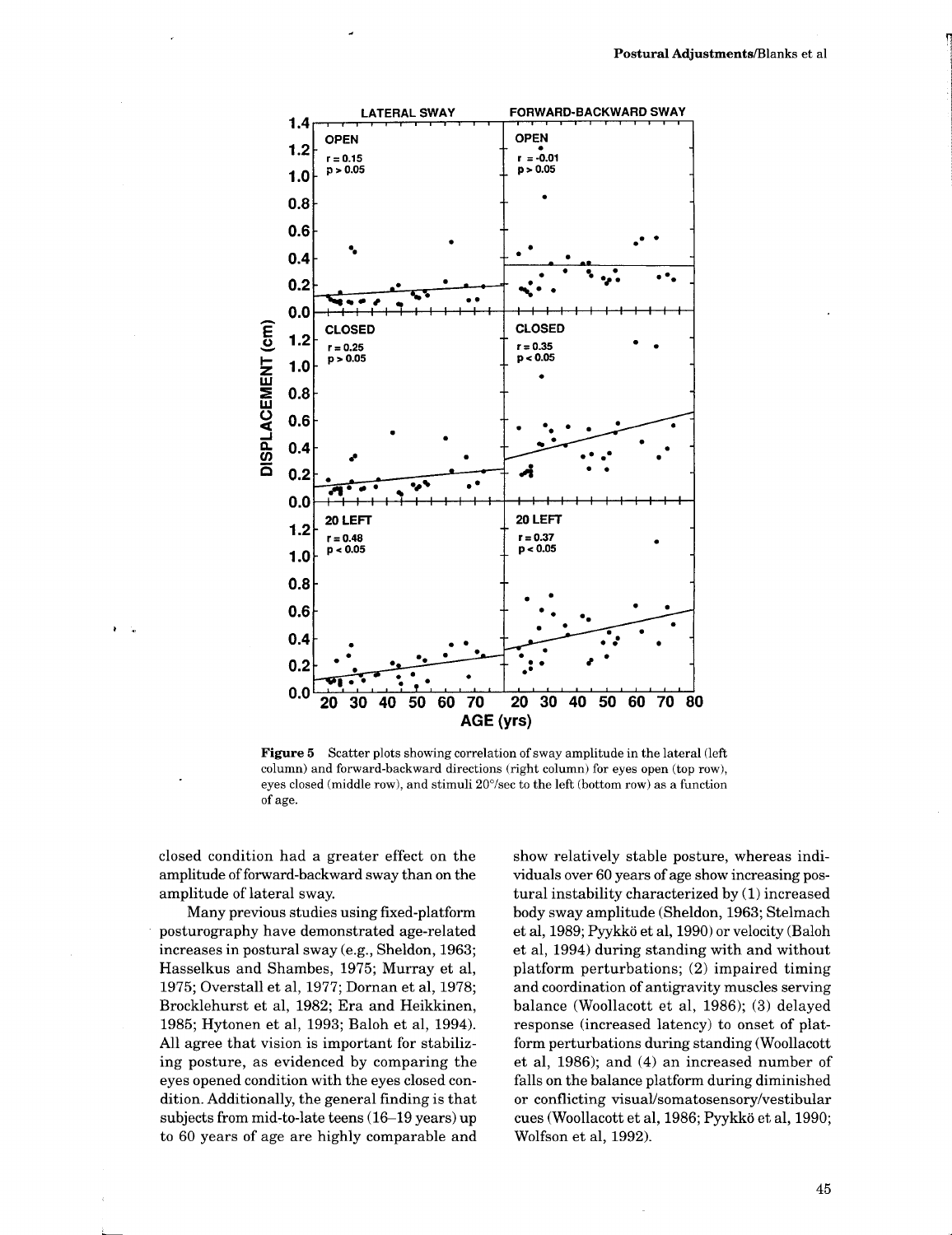

**Figure 6** Mean lateral and forward-backward sway amplitudes  $\pm 2$  SD for six younger (30-45 years) and six older (60-75 years) subjects.

In the present study, the sway amplitude was not correlated significantly with age for eyes open condition, but sway amplitude in the forward-backward direction was correlated with age for eyes closed condition. Additionally, with the optokinetic stimulus present, increasing sway was correlated significantly with increasing age. Thus, in the absence of vision (eyes) closed conditions) or with conflicting visual cues (HOKS), the older subjects demonstrated increased variability in their sway patterns when compared to the younger group.

The mechanism for the age-related decline in posture is multifactorial and probably related to decrements with age in muscle strength (Larsson et al, 1979) and sensory function (visual, vestibular, and somatosensory) (Rosenhall and

Rubin, 1975; Larsson et al, 1979; Horak et al, 1989). The elderly population also have a higher incidence of neurologic and general medical problems, which led Wolfson et al, (1992) to conclude that ". . .balance dysfunction in older individuals is produced primarily by age-related disease processes superimposed on the modest decline of balance." The elderly are at high risk of serious injury from falls (Tobis et al, 1981; Tinetti et al, 1986), but an increased sway velocity per se was not predictive of those who reported falls in the "normal" older population (Baloh et al, 1994). Other factors such as the psychological fear of falling (Maki et al, 1991) and complex motor parameters evaluated only by a broad, activity-based assessment of balance and gait are more predictive of risk of falling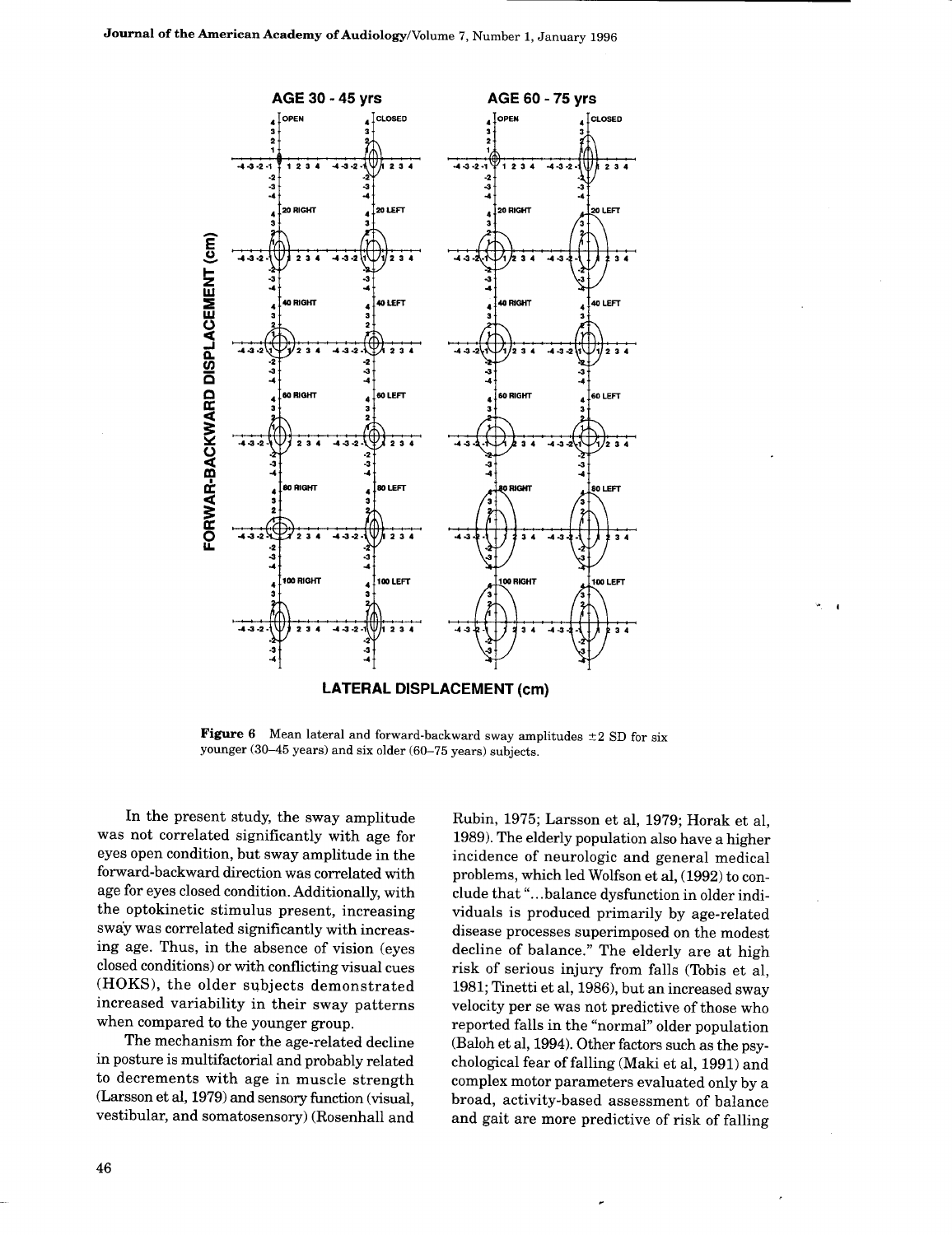To the extent that HOKS produces visual cues that conflict with vestibular and somatosensory mechanisms of postural control, HOKS could be likened to the sway referencing of the visual surround with the subject on a fixed platform, which is similar to condition 3 using dynamic-platform posturography (e .g ., EquiTest system) (Nashner, 1982). In this context, early posturography studies found no significant differences between the sway of young adults and older subjects in conditions of eyes open, eyes closed, or with sway-referenced visual targets  $(i.e., EquiTest conditions 1, 2, and 3, respectively)$ tively) (Woollacott et al, 1986; Peterka and Black, 1990). They did, however, demonstrate significant age-dependent balance decrements when visual and tactile-proprioceptive input were occluded or distorted (conditions 5 with eyes closed and a sway-referenced platform, and condition 6 with sway-referenced stimuli and platform) (Isaacs, 1985; Woollacott et al, 1986; Peterka and Black, 1990; Pyykkö et al, 1990). A more recent study by Wolfson et al (1992) com-

pared the EquiTest results from a larger population (234 elderly subjects; 34 young controls) and found, as before, that older subjects did progressively worse with increasing difficulty of the test conditions, such as those involving sway referencing of the support platform with normal vision (condition 4) or with eyes closed (condition 5) and sway referencing of the visual surround and platform (condition 6). More importantly, as in the present study, the two age groups were equal when subjects stood on a fixed platform with eyes open (condition 1), but the sway of the elderly group was significantly greater than the sway of the young group for sensory conflict situations most comparable to those employed in the present report, that is, standing on a fixed platform with eyes closed (condition 2) and with eyes open with sway-referenced motion of the visual surround (condition 3). From these data, Wolfson et al (1992) concluded that the smaller sample sizes in earlier EquiTest studies may "...obscure real, albeit modest differences in balance..." with age.

The HOKS appears to provide an acceptable challenge to the postural mechanism in much the same way as sway referencing of the visual surround using the movable platform (condition 3). Both HOKS and sway referencing of the visual surround destabilize the subject by reducing the reliance on the visual mechanism for balance, theoretically allowing an examination of the vestibular and somatosensory mechanisms . Thus, the use of HOKS with fixed-platform posturography may provide a relatively costeffective tool both for diagnosis of balance disorders and for the assessment of treatment or recovery from vestibular pathologies. This hypothesis is currently being tested in patients with known vestibular disorders.

Acknowledgment. This study was supported by the Rehabilitation Research and Development Service, Department of Veterans Affairs. Part of this work was reported in abbreviated form at the 1994 American Speech-Language-Hearing Association meeting in New Orleans, LA.

#### REFERENCES

Alexander NB. (1994). Postural control in older adults. J Am Geriatr Soc 42:93-108.

Baloh RW, Fife TD, Zwerling L, Socotch T, Jacobson K, Bell T, Beykirch K. (1994) . Comparison of static and dynamic posturography in young and older normal people. J Am Geriatr Soc 42 :405-412 .

Barré JA. (1949). Epreuve de Romberg vestibulaire. Nouvelle presse medicale 15 :105 .

BerthozA, Pavard B, Young LR. (1974). Role de la vision peripherique et interactions visuo-vestibulaires dans la perception exocentrique du movement lineaire chez 1'homme. C R Acad Sci Vie des sciences (Paris) 278, Serie D:1605-1608.

Berthoz A, Pavard B, Young LR. (1975). Perception of linear self-motion induced by peripheral vision (linear vection). Exp Brain Res 23:471-489.

Black FO. (1985). Vestibulospinal function assessment by moving platform posturography. Am J Otolaryngol  $(Suppl 1): 39–46.$ 

Brandt LJ, Fozard JL. (1990) . Age changes in pure-tone hearing thresholds in a longitudinal study of normal human aging. J Acoust Soc Am 88:813-820.

Brocklehurst JC, Robertson D, James-Groom P. (1982). Clinical correlates of sway in old age-sensory modalities . Age Ageing 11:1-10.

De Haan P. (1959). The significance of optic stimuli in maintaining the equilibrium. Acta Otolaryngol 50: 109-115.

Dichgans J, Brandt TH, Held R. (1975). The role of vision in gravitational orientation. Fortschritte der Zoologie 23 :255-263 .

Dichgans J, Held R, Young LR, Brandt T. (1972) . Moving visual scenes influence the apparent direction of gravity. Science 178:1217-1219 .

Dichgans J, Mauritz KH, Allum JHJ, Brandt T. (1976). Postural sway in normals and ataxic patients: analysis of the stabilization and destabilization effects of vision .